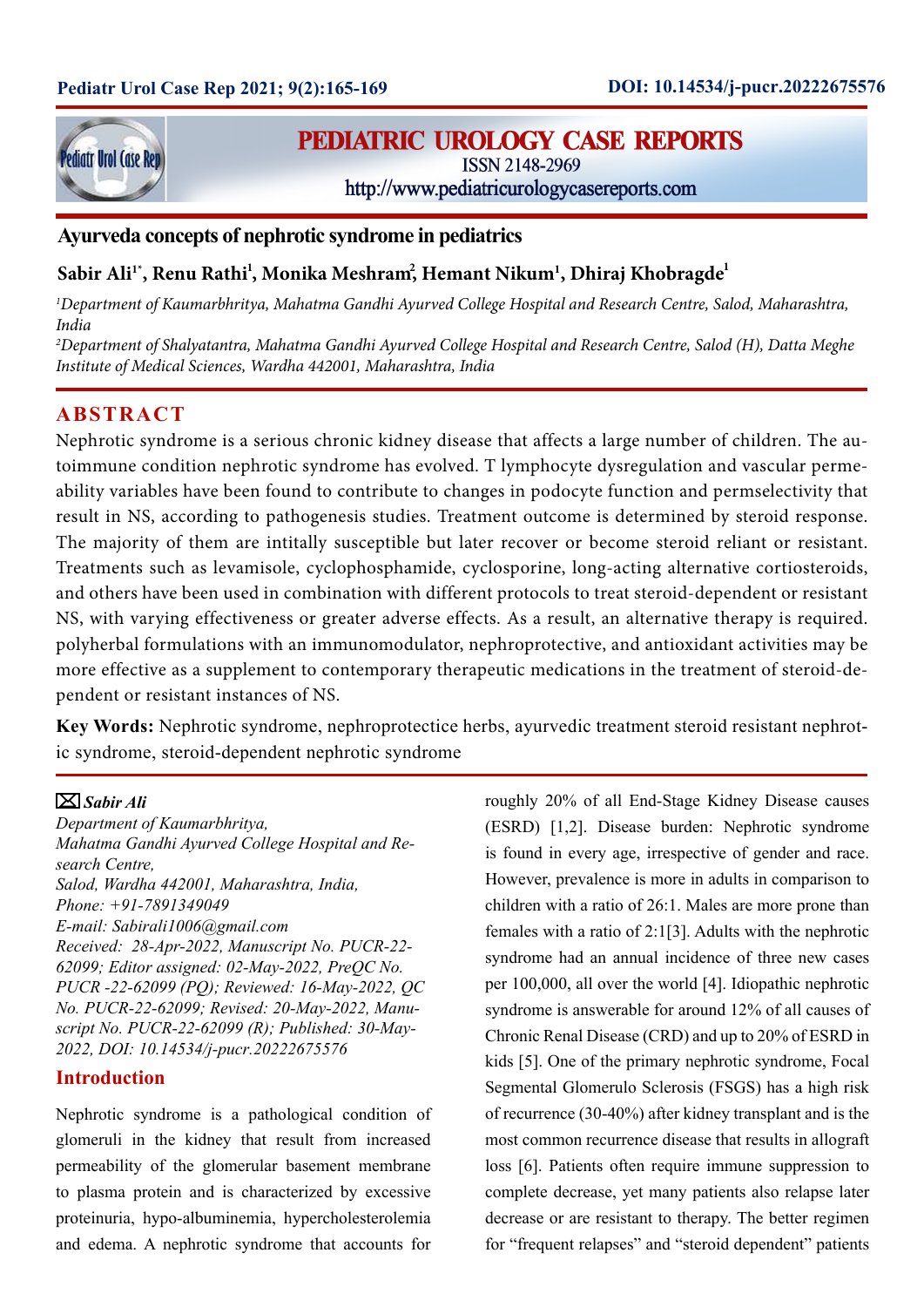is, however not yet established. Therefore is a need for time to find and establish scientifically a safe regimen for this kind of disease.

## **Literature Review**

Nephrotic syndrome causes the kidney to leak big volumes of protein into the urine. This can lead to a range of difficulties including swelling of body tissues and a greater chance of catching an infection though idiopathic or unknown; Researchers have connected specific diseases and genetic abnormalities that affect the kidneys to the condition, which is the most common cause of primary childhood nephrotic syndrome. The aetiology of following childhood nephrotic syndrome is an underlying illness of infection. A primary disease produces aberrant renal function, which may also lead to subsequent paediatric nephrotic syndrome Genetic illnesses, which are a disease that is present at birth, can also cause childhood nephrotic syndrome.

#### **Primary childhood nephrotic syndrome**

• Changed kinds of idiopathic paediatric nephrotic syndrome Include:

• Minimal change disease, which causes damage to the glomeruli that can be observed under a type of optical microscope In terms of presenting minute details, this type of microscope outperforms all others. Scientists are baffled as to what causes minimum change sickness. Minimal change disease is the most common cause of Idiopathic Childhood Nephrotic Syndrome

• Focal segmental glomerulosclerosis is a type of glomerulosclerosis that causes scarring in many parts of the kidney:

• Membranoproliferative glomerulonephritis is a series of illnesses characterised by antibody deposits that thicken and destroy the glomeruli. Antibodies are proteins produced by the immune system to fight infections.

Secondary childhood nephrotic syndrome

Diabetes, a condition in which the body is unable to use glucose, is one of the most common disorders that can cause secondary childhood nephrotic syndrome.

• IgA vasculitis is a disorder in which the body's tiny blood vessels become damaged and leak. hepatites, a virus-induced inflammation of the liver.

• Human Immunodeficiency Virus (HIV), a virus that causes immune system dysfunction.

• Lupus is an autoimmune illness that happens when the body's immune system assaults itself.

• Malaria, a blood-borne illness spread by mosquitos.

Congenital diseases and childhood nephrotic syndrome

Genetic nephrotic syndrome is an occasional condition that disturbs new-borns throughout the primary three months of their lives. This kind of nephrotic syndrome, also known as infantile nephrotic syndrome, is caused by a variety of factors.

Signs and symptoms

• Edema-swelling, utmost commonly in the limbs, usually in the foot or ankle, but less frequently in the arms or face

• Albuminuria-when a child's urine contains excessive quantities of albumin, this is known as

• Hypoalbuminemia-when a kid's blood contains a small amount of albumin

• Hyperlipidaemia-when a kid's blood cholesterol and fat levels are higher than normal Furthermore, kids with nephrotic syndrome may experience the following symptoms:

- Blood in the urine
- Infection symptoms such as fever, tiredness, irritability, or abdominal pain
- Loss of appetite
- Diarrohea
- High blood pressure
- Complications

Infection is one of the possible consequences of childhood nephrotic syndrome. Because the body loses proteins that typically fight, against infection when the kidney is destroyed, a youngster is more likely to get an infection to treat infections, and doctors will advise treatments. To avoid infection, children with childhood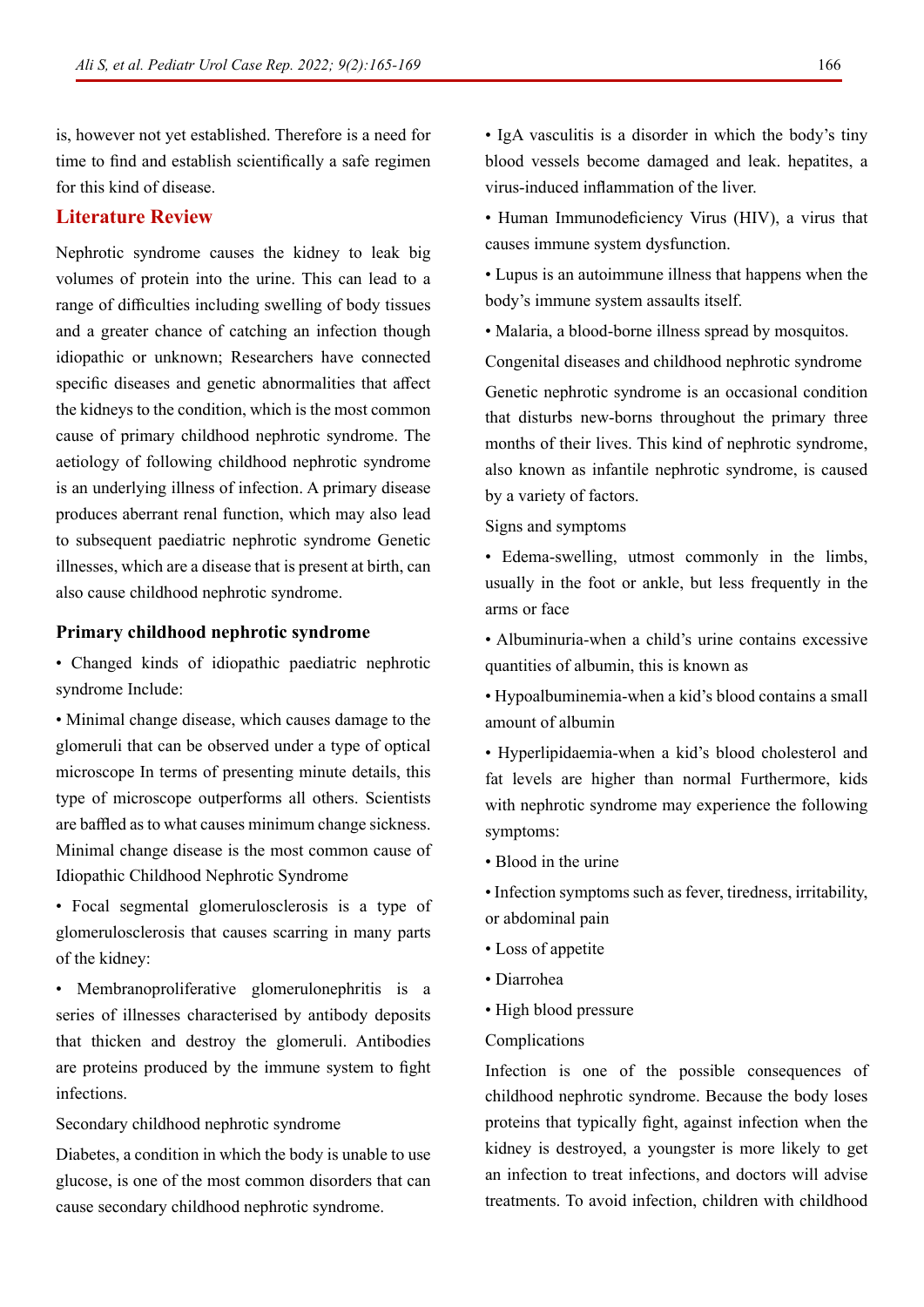nephrotic syndrome should have the pneumococcal vaccine and annual influenza vaccine. Children should also receive age-appropriate vaccinations, while certain live vaccines may be delayed while a child is taking certain drugs, as determined by a health care practitioner.

Clots in the blood Thrombosis can obstruct the flow of blood and oxygen via any major artery in the body. Clots are more likely to occur when a child loses proteins through the urine. The health-care provider will look after you.

#### Diagnosis

A medical and family history, as well as a physical exam, is used to identify childhood nephrotic syndrome.

- Urine test
- A blood examination
- Kidney ultrasonography
- A biopsy of the kidney

### **Discussion**

#### **Treatment**

The type of childhood nephrotic syndrome will determine how it is treated by health care providers:

• Medication for primary childhood nephrotic syndrome.

- Congenital nephrotic syndrome: drugs, surgery to remove one or both kidneys, and transplantation.
- Secondary childhood nephrotic syndrome: treat the underlying sickness or disease

Idiopathic children's nephrotic syndrome is treated with a variety of drugs that regulate the immune system, eliminate excess fluid, and lower blood pressure.

Corticosteroids are a class of drugs that suppress the immune system's activity, reduce albumin loss in the urine, and reduce edoema. Prednisone or a similar corticosteroid is widely used to treat idiopathic childhood nephrotic syndrome. With daily corticosteroids for 6 weeks and subsequently a slightly lesser dose every other day for 6 weeks, almost 90% of children achieve remission. A phase of remission occurs when the youngster is symptom-free. After the

first medication, many children relapse, and doctors treat them with a shorter course of corticosteroids until the condition goes into remission. Multiple relapses are common in children, although they usually recover without long-term renal impairment. When a child relapses frequently or does not respond to treatment.

A diuretic, a medicine that aids the kidneys in removing excess fluid from the blood, may be prescribed by a doctor. Blood pressure can often be reduced by removing excess fluid.

High blood pressure can develop in kids with paediatric nephrotic syndrome, and they may need to take supplementary drugs to control it. Angiotensinconverting enzyme inhibitors and angiotensin receptor blockers, two categories of blood pressure drugs, have the added benefit of delaying the course of renal disease. Many children with nephrotic syndrome require two or more drugs to manage their blood pressure. Secondary Nephrotic Syndrome in Children Secondary childhood nephrotic syndrome is treated by treating the underlying cause of the first sickness. A health care provider might, for example, treat children by

• changing or stopping drugs that are known to induce secondary childhood nephrotic syndrome

- providing antibiotics for an infection
- adjusting medicine to treat lupus, HIV, or diabetes

While addressing the underlying cause, the child's kidney function will be improved or restored using the same medications that are used to treat primary childhood nephrotic syndrome. Children's caregivers should ensure that they take all prescribed drugs and adhere to their health care provider's treatment plan.

Congenital Nephrotic Syndrome (CNS) is a condition in which the kidneys are Researchers have discovered that drugs are ineffective in treating congenital nephrotic syndrome and that by the age of two or three years old, the majority of children would require a kidney transplant. A kidney transplant is an operation that replaces a healthy kidney with one from another person.

• Growing hormones to promote growth and help bones mature.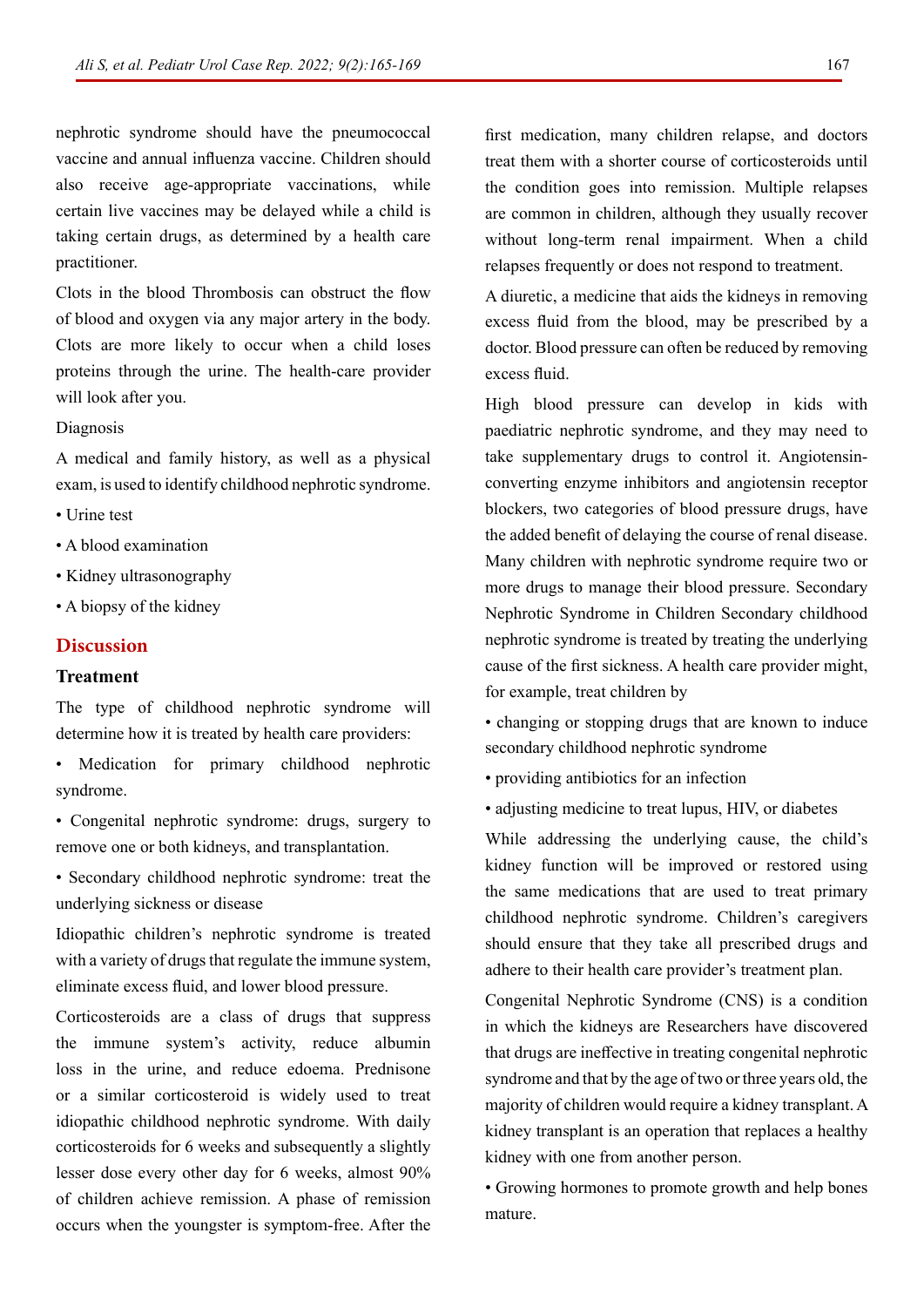• Amputation of one or both kidneys to reduce the loss of albumin in the urine.

• Dialysis to artificially filter wastes from the blood if the kidneys fail.

When the reason is idiopathic or congenital, researchers have yet to discover a technique to prevent childhood nephrotic syndrome. Eating, Nutrition, and Diet Children with nephrotic syndrome may need to make dietary changes such as

• Minimising the amount of sodium they consume each day (typically from salt); and

• Reducing the number of liquids they consume each day.

• Consuming a low-saturated-fat, low-cholesterol diet to support minor cholesterol levels before making any modifications to a child's diet, parents or caregivers should consult with the child's health care practitioner.

The Ayurvedic classical text texts do not address nephrotic syndrome by term. Albuminuria with hyperlipidemia and oedema may be classified as prameha (a disease of urinary system with altered composition, frequency and quantity of urine). Urine with albuminuria is concentrated, viscid, or dense. These characteristics are linked to sandrameha, a prameha subtype. The kapha vata dominant tridosha, as well as rasa, mutra, udaka, and ojas, are vitiated in this ailment, according to Ayurveda. Ayurveda's essential concepts of causation and therapy can be applied to any ailment, even if it isn't addressed in an ancient literature. Nephrotic syndrome is defined as an increase in kapha dosha, as well as vitiation of rasadhatu, ojas, Mutra, and udaka, involving mutravaha and udakavaha srotas. Ayurveda is a medical system that employs a variety of treatment methods. The synergistic effects of combining diverse therapy aspects are beneficial to the outcome. Nephrotic syndrome is caused by the blocking of minute bodily channels called strotas in the kidney, according to Ayurveda. Mutravaha Strotas are bodily channels that convey urine and are responsible for the passage of liquid into and out of the kidney. If the incoming strotas are blocked, the kidneys are deprived of fluids, resulting in shrinkage, and if the outgoing strotas are obstructed, swelling occurs.

Punarnava-Specific action on the heart increases the output of blood from the heart. It also increases the circulation of blood to the kidney thus reviving the kidney from many diseases like renal failure, nephrotic syndrome and GFR and others.

Gokshuru-It is the best genitu urinary tonic and giving strength to the kidney, urinary bladder, ureter and penis by increases the blood circulation.

Raktchandan-Diuretic and Anti-infective also act as urine alkalizer.

Palaash-It acts as urine alkalizer.

Gokshuradi Guggul-It is the combination of various herbs for diseased kidneys and they improve the renal function at all levels.

#### *Conclusion*

Ayurvedic treatment for Nephrotic syndrome has specific herbs which directly affect the kidney cell to improve their function stop the Auto-immune and antiinflammatory pathology and regenerate the new normal cell. Despite the fact that modern medicine has advanced many treatment hypotheses, effective management of nephrotic syndrome, it is still rewarded with a higher recurrence rate. Whereas Ayurveda works best in many disease conditions where conventional medicine falls short.

#### *References*

- [1]Eddy AA, Symons JM. [Nephrotic syndrome in](https://www.sciencedirect.com/science/article/abs/pii/S0140673603141840) [childhood.](https://www.sciencedirect.com/science/article/abs/pii/S0140673603141840) Lancet. 2003; 362(9384):629-39.
- [2]Singhal R, Brimble KS. [Thromboembolic complications](https://www.sciencedirect.com/science/article/abs/pii/S0049384805002136) [in the nephrotic syndrome: pathophysiology and clinical](https://www.sciencedirect.com/science/article/abs/pii/S0049384805002136) [management.](https://www.sciencedirect.com/science/article/abs/pii/S0049384805002136) Thromb Res. 2006; 118(3):397-407.
- [3]Llach F. [Thromboembolic complications in nephrotic](https://www.tandfonline.com/doi/abs/10.1080/00325481.1984.11698782?journalCode=ipgm20) [syndrome: coagulation abnormalities, renal vein](https://www.tandfonline.com/doi/abs/10.1080/00325481.1984.11698782?journalCode=ipgm20) [thrombosis, and other conditions.](https://www.tandfonline.com/doi/abs/10.1080/00325481.1984.11698782?journalCode=ipgm20) Postgraduate medicine. 1984; 76(6):111-23.
- [4]Fine JL, Grzybicki DM, Silowash R, et al. Evaluation of whole slide image immunohistochemistry interpretation in challenging prostate needle biopsies. Hum Pathol. 2008; 39(4):564-72.